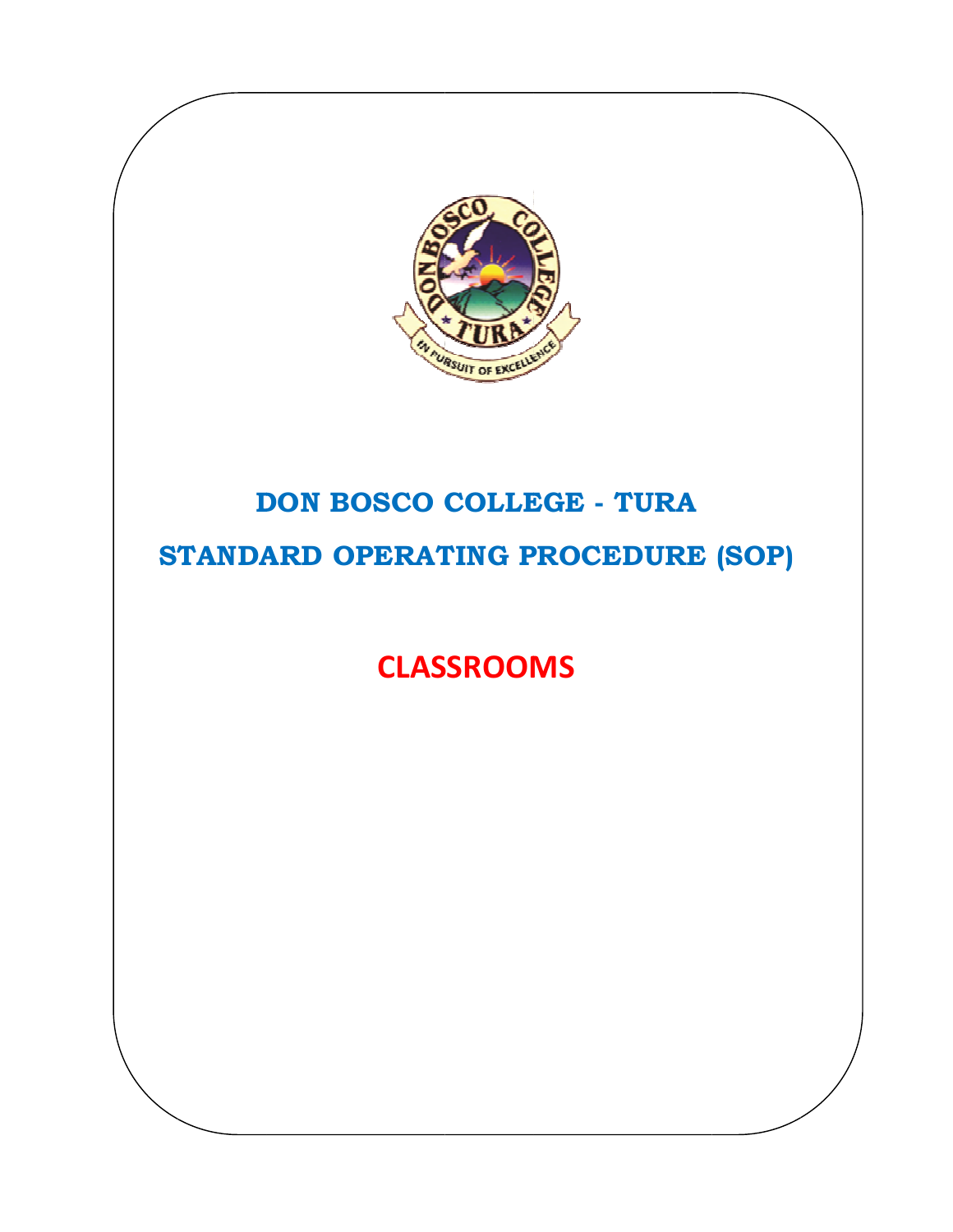## **Standard Operating Procedure for Classrooms**

The **College** is a temple of learning and classrooms are the various spaces that offer different forms of learning according to the options made by the students. Learning requires an atmosphere of peace and quiet and the right ambience for teaching‐learning can help students achieve their goals in an effective way. Classrooms are sanctums which provide atmosphere and ambience for the teacher and the taught to meet and go through the process of discovery and self‐realization in the broadest sense of the term.

The physical divisions of the classrooms help to demarcate the various classes/semesters/streams and help to fulfill the basic prescribed norms of teaching. However, classrooms also accord spaces to go beyond the syllabi and provide opportunities for teacher‐ students and student‐student interactions, learning resulting in growth and development of persons concerned.

## **The prime objectives of the classrooms are:**

- 1. To provide teaching according to the syllabi provided by the University (NEHU) to which the institution is affiliated.
- 2. To create an environment that encourages learning for life, questioning mind and a zeal for advancement.
- 3. To enhance the understanding of different subjects or disciplines among the students.
- 4. To prepare the students to play the role of responsible citizen as intelligent, aware, informed and enlightened individuals.
- 5. To provide the teachers with an environment that is suitable for imparting teaching.
- 6. To provide both the teacher and the taught an environment that is safe and free from outside distractions and is conducive to serious pedagogical exercises.

## **Conduct in the Classroom:**

- 1. The students are expected to be in the classroom well on time.
- 2. The students are not to loiter inside the classroom when class is not underway.
- 3. The students are not to loiter along the corridor during the free periods but spend their free-time either in the library or in the open spaces in the gallery or under the trees.